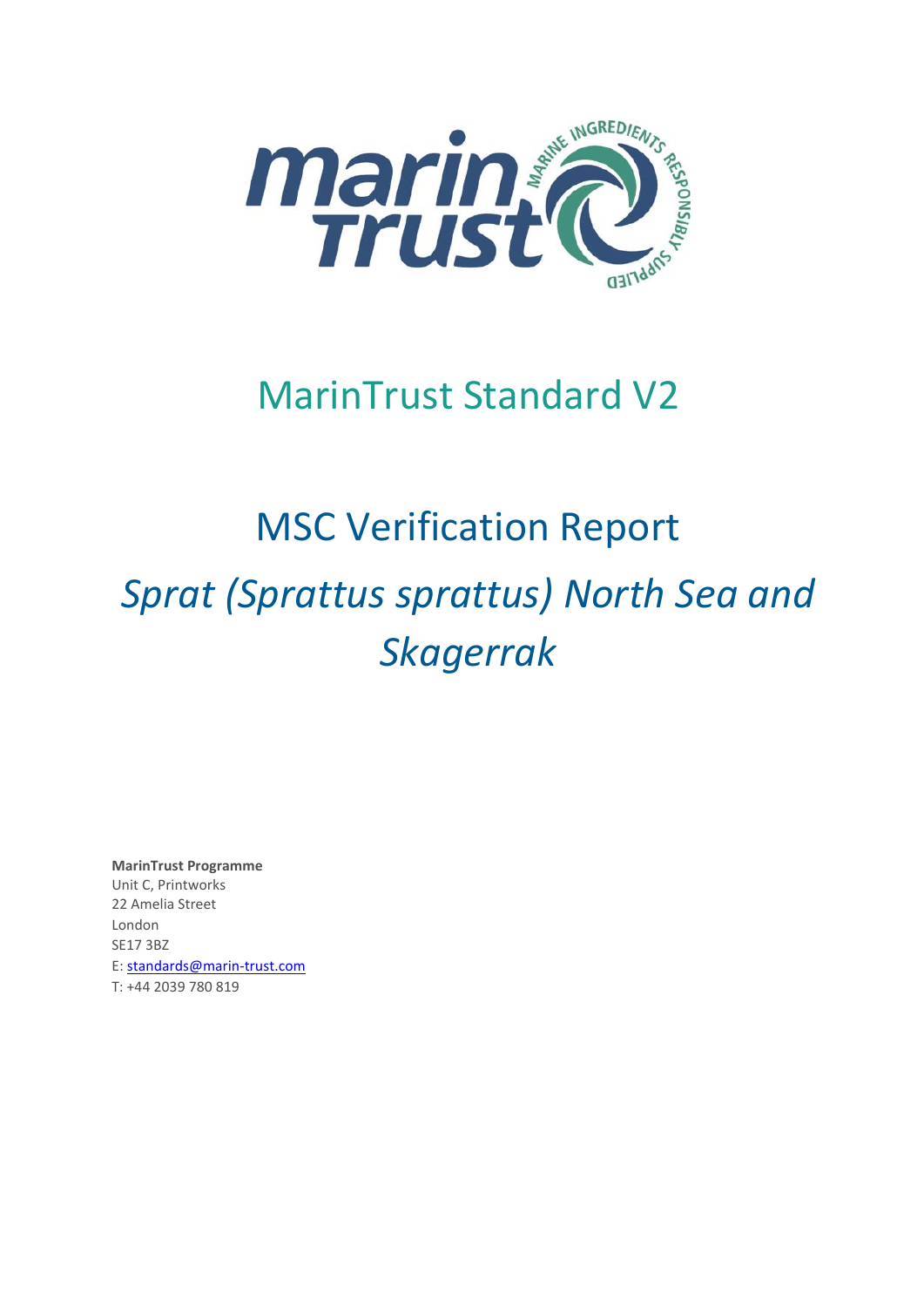

## Table 1 Application details and summary of the assessment outcome

| <b>Fishery For Verification</b>                     | Species:                                 | Sprat Sprattus sprattus        |  |
|-----------------------------------------------------|------------------------------------------|--------------------------------|--|
|                                                     | Geographical area:                       | FAO Area 27 Atlantic Northeast |  |
|                                                     | Stock:                                   | North Sea and Skagerrak        |  |
|                                                     | Gear:                                    | Trawl, Purse seine             |  |
| <b>MSC Certification</b><br><b>Report Reference</b> | Norway sandeel, pout and North Sea sprat |                                |  |
| <b>Date</b>                                         | February 2022                            |                                |  |
| <b>Report Code</b>                                  | MSCV <sub>4</sub>                        |                                |  |
| Assessor                                            | <b>Conor Donnelly</b>                    |                                |  |

| Application details and summary of the assessment outcome |                       |                                   |  |
|-----------------------------------------------------------|-----------------------|-----------------------------------|--|
| Company Name(s): TripleNine Vedde AS, Karmsund Protein AS |                       |                                   |  |
| Country: Norway                                           |                       |                                   |  |
| Email address:                                            |                       | <b>Applicant Code:</b>            |  |
| <b>Certification Body Details</b>                         |                       |                                   |  |
| Name of Certification Body:                               |                       | <b>Global Trust Certification</b> |  |
| Assessor                                                  | <b>Conor Donnelly</b> |                                   |  |
| <b>Verification Period</b>                                | To February 2022      |                                   |  |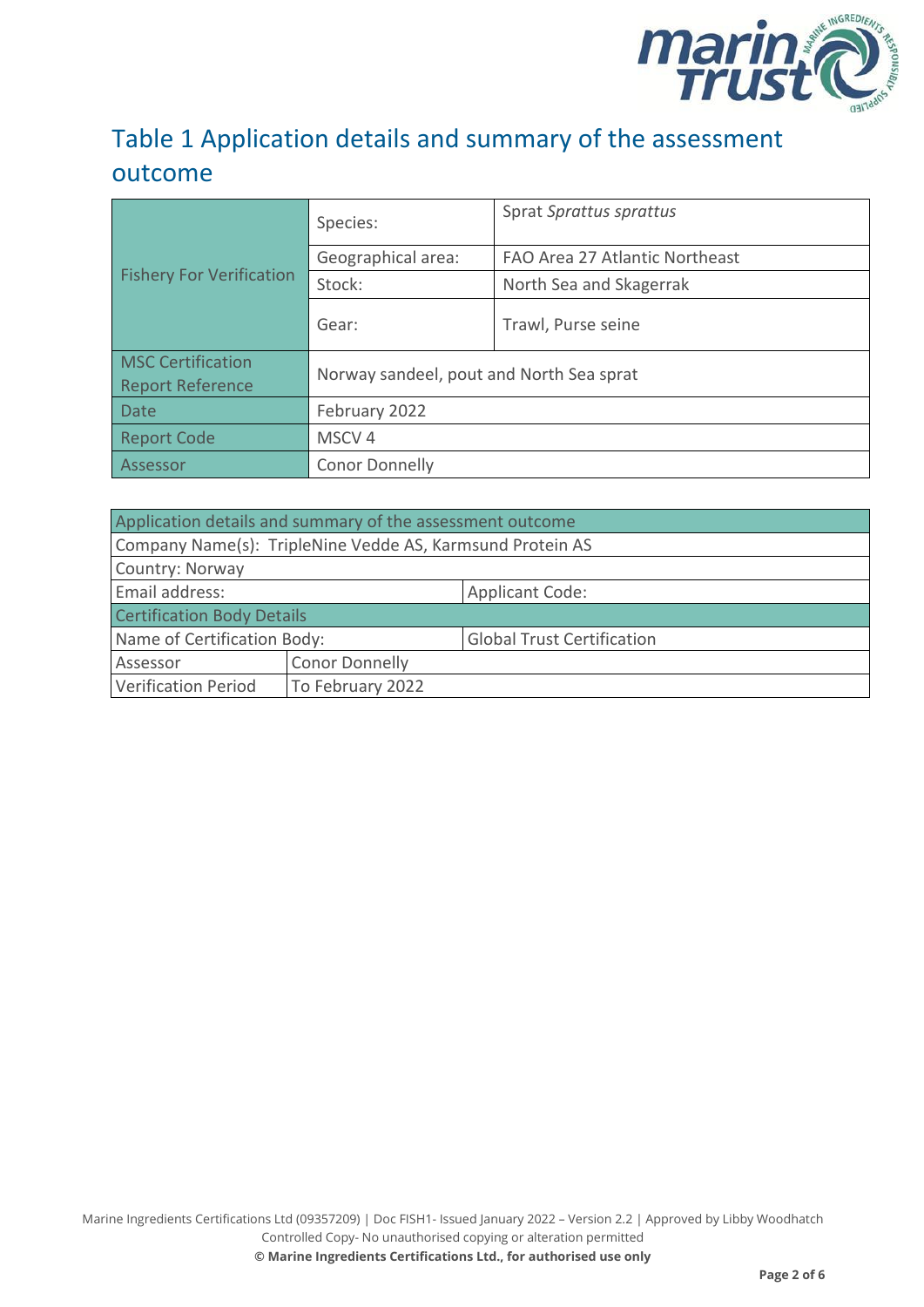## <span id="page-2-0"></span>Table 2 Summary of Results

| Verification                    | <b>MSC Report</b>                                                               | MarinTrust applicant                              | <b>Results</b> |
|---------------------------------|---------------------------------------------------------------------------------|---------------------------------------------------|----------------|
| Scope (Species and<br>Area)     | Sprat Sprattus sprattus;<br>North Sea, ICES Division 4                          | Sprat Sprattus sprattus;<br>North Sea & Skagerrak | Scope matches  |
| Stock                           | North Sea sprat                                                                 | North Sea and Skagerrak Scope matches<br>sprat    |                |
| Vessel list<br>Datawaia tantina | Comprises the whole<br>registered Norwegian<br>fleet: "Fishing operators<br>are | Potentially all Norwegian Scope matches<br>fleet  |                |
|                                 | Norwegian vessels                                                               |                                                   |                |
|                                 | fishing under quotas<br>issued by Norwegian<br>fisheries management.            |                                                   |                |
|                                 | There are no other<br>eligible fishers"                                         |                                                   |                |

#### Determination

The stock is defined by ICES as sprat (*Sprattus sprattus*) in Division 3.a and Subarea 4 (Skagerrak, Kattegat and North Sea), which matches that assessed in the MSC report and referred to by the MarinTrust applicant. Scope and vessel list also match.

The applicant is sourcing from an MSC fishery and the scope of the client's application with regard this species/stock and the MSC UoA matches. Accordingly, the stock is automatically **APPROVED** in line with section 1.2 of the MarinTrust Standard v2.0.

Notes for On-site Auditor

NA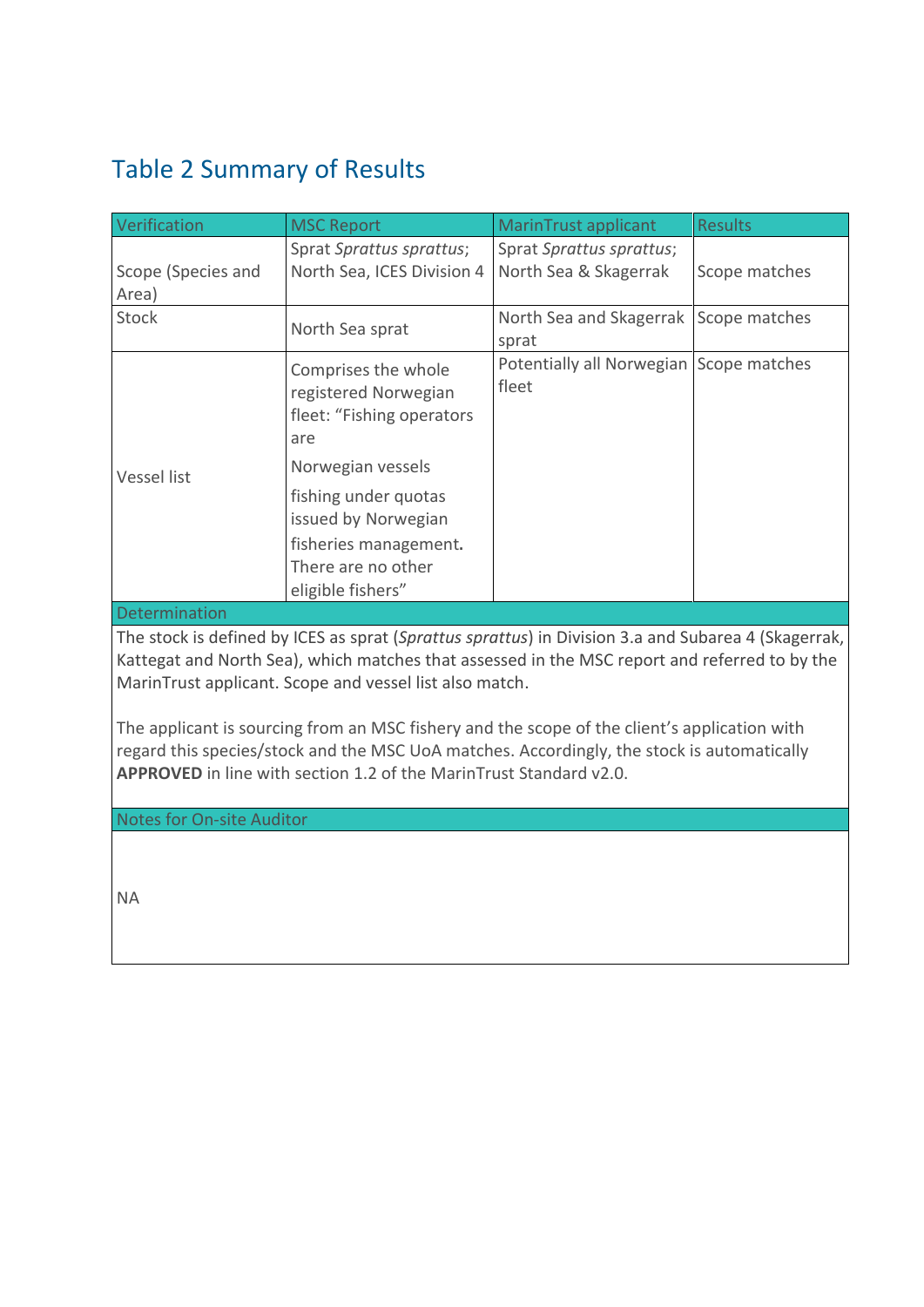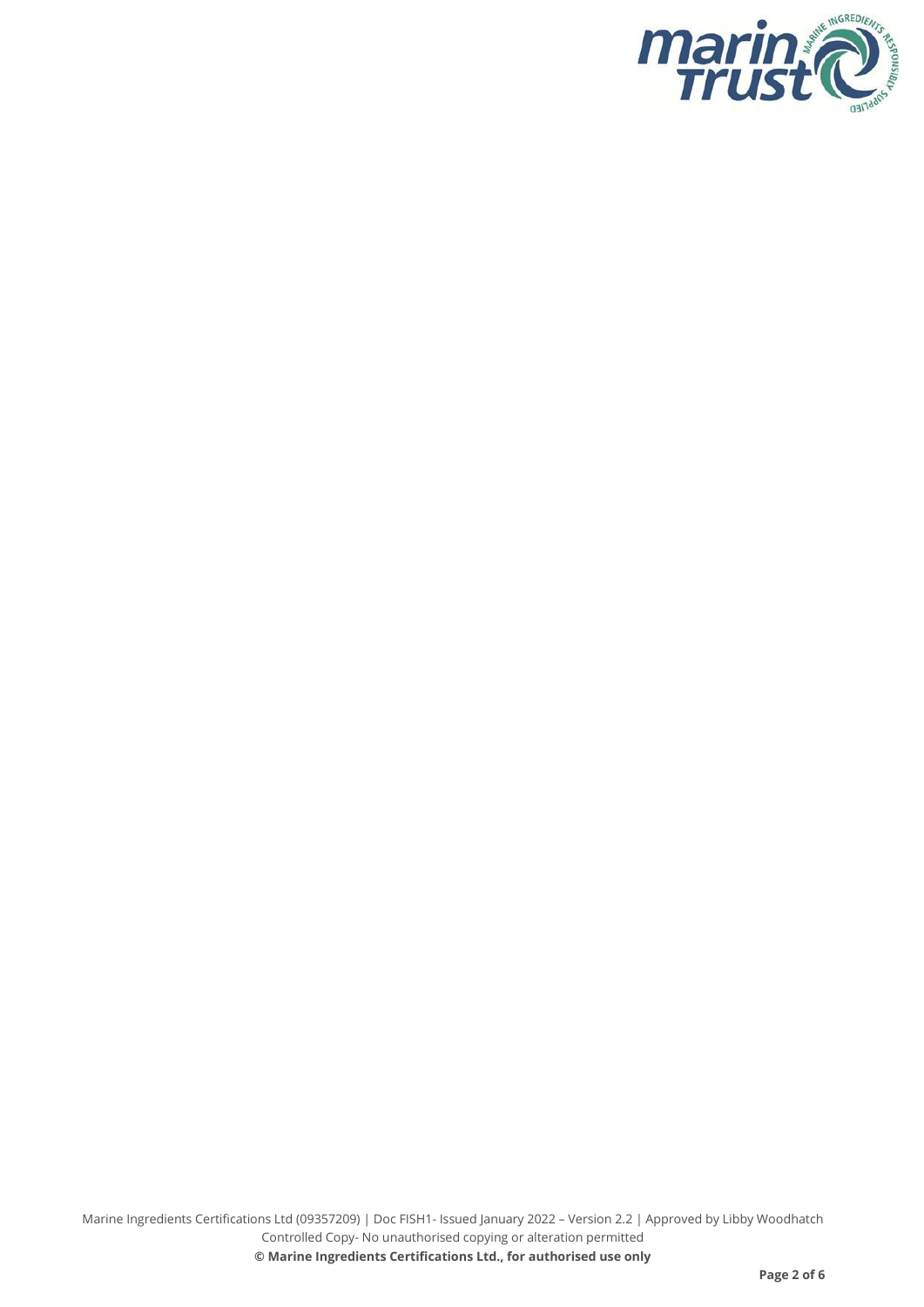

### Assessor Guidance

#### **HOW TO COMPLETE THIS VERIFICATION REPORT**

The process for completing the template for MSC Verification is as follows:

- 1. Compare the scopes of the MSC certification and the MarinTrust applicant fishery. Use **T[ABLE](#page-4-0) 3**. definitions to complete Results section.
- 2. Reach a final approval recommendation. After completing Scope **T[ABLE](#page-4-0) 3** the assessment team will be able to provide a final decision on approval. Results shown in **T[ABLE](#page-2-0) 2**.

## <span id="page-4-0"></span>Table 3 Scope definitions according to standards

| Definition                      | <b>MSC Unit of</b><br>Certification<br>Definition (V1.3) | <b>MSC Unit of Certification</b><br><b>Definition (MSC</b><br><b>Fisheries Certification</b><br>Requirements v 2.0)                                                                       | <b>MARINTRUST Unit of</b><br><b>Approval definition</b>                                                                                                                                            | Scope comparison     |
|---------------------------------|----------------------------------------------------------|-------------------------------------------------------------------------------------------------------------------------------------------------------------------------------------------|----------------------------------------------------------------------------------------------------------------------------------------------------------------------------------------------------|----------------------|
| <b>Target</b><br><b>Species</b> | The target species                                       | The target species                                                                                                                                                                        | Intended species which<br>is sought after and the<br>focus of fishing effort                                                                                                                       |                      |
| <b>Results</b>                  | <b>NA</b>                                                | <b>Sprat Sprattus sprattus</b>                                                                                                                                                            | <b>Sprat Sprattus sprattus</b>                                                                                                                                                                     | <b>Scope matches</b> |
| <b>Stock</b><br>Definition      | The target stock (s)                                     | A description of the<br>biological unit stock<br>exploited by the fishery,<br>as commonly used in<br>management and<br>assessment reports (e.g.<br>North Sea spring<br>spawning herring). | Subpopulation of<br>species which is self-<br>sustaining within a<br>distinct area, as<br>commonly used in<br>management and<br>assessment reports<br>(e.g. North Sea spring<br>spawning herring). |                      |
| <b>Results</b>                  | <b>NA</b>                                                | <b>North Sea stock</b>                                                                                                                                                                    | North Sea, Skagerrak                                                                                                                                                                               | <b>Scope matches</b> |
| Geographic<br>Area              |                                                          | A description of the<br>geographic area within<br>which the fishery is<br>undertaken. This may be<br>only a part or the entire<br>stock unit included                                     | Area of the sea<br>designated by the FAO<br>and ICES                                                                                                                                               |                      |

Marine Ingredients Certifications Ltd (09357209) | Doc FISH1- Issued January 2022 – Version 2.2 | Approved by Libby Woodhatch Controlled Copy- No unauthorised copying or alteration permitted